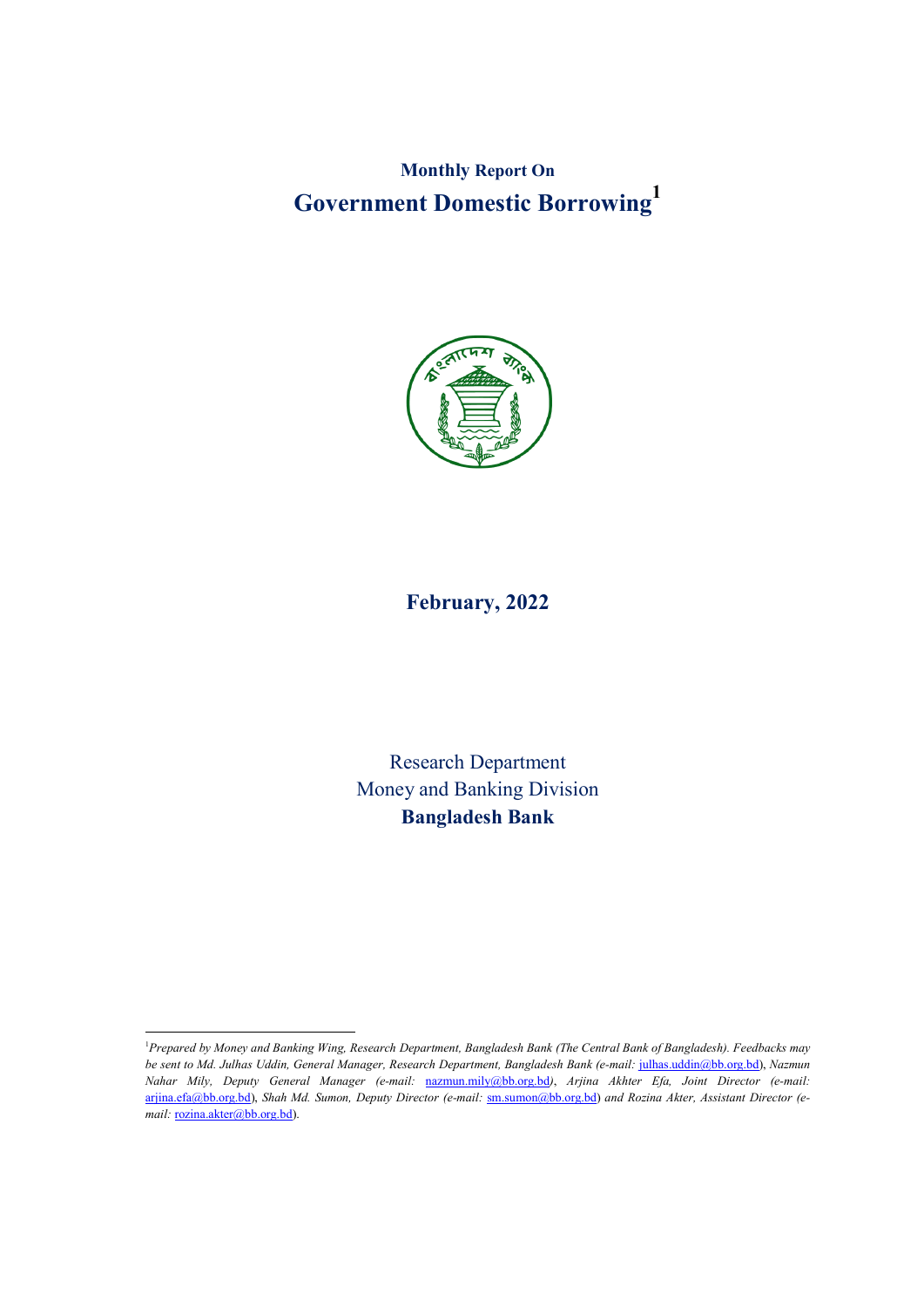### **Highlights of Government Domestic Borrowing during July-February of FY22**

- **Target of Government Domestic Borrowing** for FY22 has been set at Tk. 1,13,453.0 crore in the national budget. Of which:
	- **o** Target of borrowing from the banking system has been set at Tk. 76,452.0 crore.
	- **Target of borrowing from other domestic non-banking sources** has been set at Tk. 37,001.0 crore (including Tk. 32,000.0 crore through net sales of national savings instruments).
- During July-February of FY22, government net borrowing from the **banking system**  stood at Tk. 8,731.5 crore (11.4 percent of the target set in the national budget). However, government repaid Tk. 8,898.4 crore in the corresponding period of the previous financial year.
- During July-February of FY22, government net borrowing from the **other nonbanking domestic sources** stood at Tk. 17,346.1 crore (46.9 percent of the target set in the national budget) which was Tk. 31,629.8 crore (89.6 percent of the target set in the national budget) in the corresponding period of the previous fiscal year.
- Therefore, during July-February of FY22 government **total net domestic borrowing** both form the banking system and from the other non-banking domestic sources stood at Tk. 26,077.6 crore which was 23.0 percent of the target set in the national budget. Government total net domestic borrowing during July-February of FY21 was Tk. 22,731.4 crore which was 19.8 percent of the target set in the national budget.
- Net sales from the national savings schemes was Tk. 14,689.4 crore during July-February of FY22 which was 45.9 percent of the target set in the national budget. During the same period of the last fiscal year, the same was Tk. 29,311.4 crore which was 96.7 percent of the target set in the national budget.
- To expand Shariah based financing in development activities, Bangladesh Government Investment *Sukuk* (BGIS) was introduced on October 08, 2020. In FY21, total amount of Tk. 8,000.0 crore was raised through two tranches issuance of the BGIS against the five year tenor project named 'Safe Water Supply to the Whole Country'.
- During July-February of FY22, a new auction of BGIS was held and an amount of Tk. 5,000.0 crore was issued against the 05 year tenor project named 'Need Based Infrastructure Development of Government Primary Schools Project (1st Phase)' on December 30, 2021.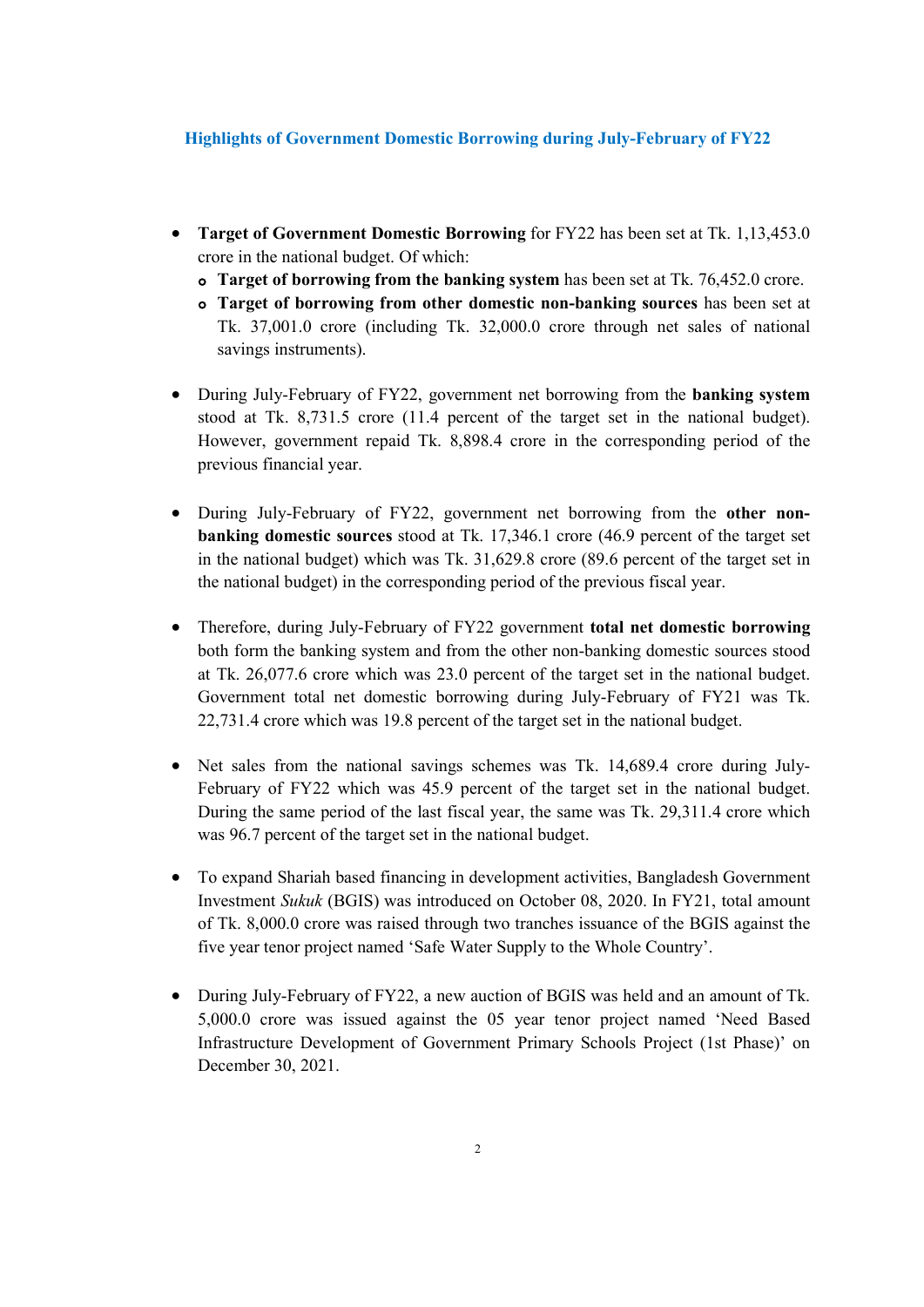## **Government Domestic Borrowing during July-February of FY22**

Government borrows to finance the budget mainly from two domestic sources: banking system and other non-banking domestic source. Government borrowing from the banking system consists of borrowing from the central bank and scheduled banks. From banking system, government borrows mainly through advances, overdraft, and issuance of treasury bills and bonds. However, balances of government deposits and other funds are net out from the banking system borrowing. On the other hand, government borrowing from non-bank domestic source includes savings instruments introduced by the Department of National Savings and government t-bills and bonds held by non-bank financial institutions, insurance companies, individual investors, etc.

# **1. Government Domestic Borrowing Target for FY22**

As per national budget document of the Government, the target of total domestic borrowing has been set at Tk. 1,13,453.0 crore, of which Tk. 76,452.0 crore has been estimated to borrow from banking system and Tk. 37,001.0 crore from the other non-banking domestic sources. Accordingly, during July-February of FY22, government has borrowed (net) Tk. 26,077.6 crore from domestic sources which is 23.0 percent of the target (Chart-1).



*Note: \*=Banking system includes Bangladesh Bank and scheduled banks,* 

*\*\*=Other domestic non-bank sources include national savings schemes and T-bills & bonds held by other than banks.* 

*Source: Debt Management Department, Statistics Department, Bangladesh Bank; Department of National Savings; and Ministry of Finance (MoF)*.

### **2. Borrowing from Banking System**

During July-February of FY22, government borrowed (net) Tk. 19,861.9 crore from the scheduled banks (SBs), but repaid Tk. 11,130.5 crore outstanding debt to Bangladesh Bank (BB). Hence, government borrowing (net) from banking system stood at Tk. 8,731.5 crore during the period under report of FY22, and it was 11.4 percent of the target set in the national budget.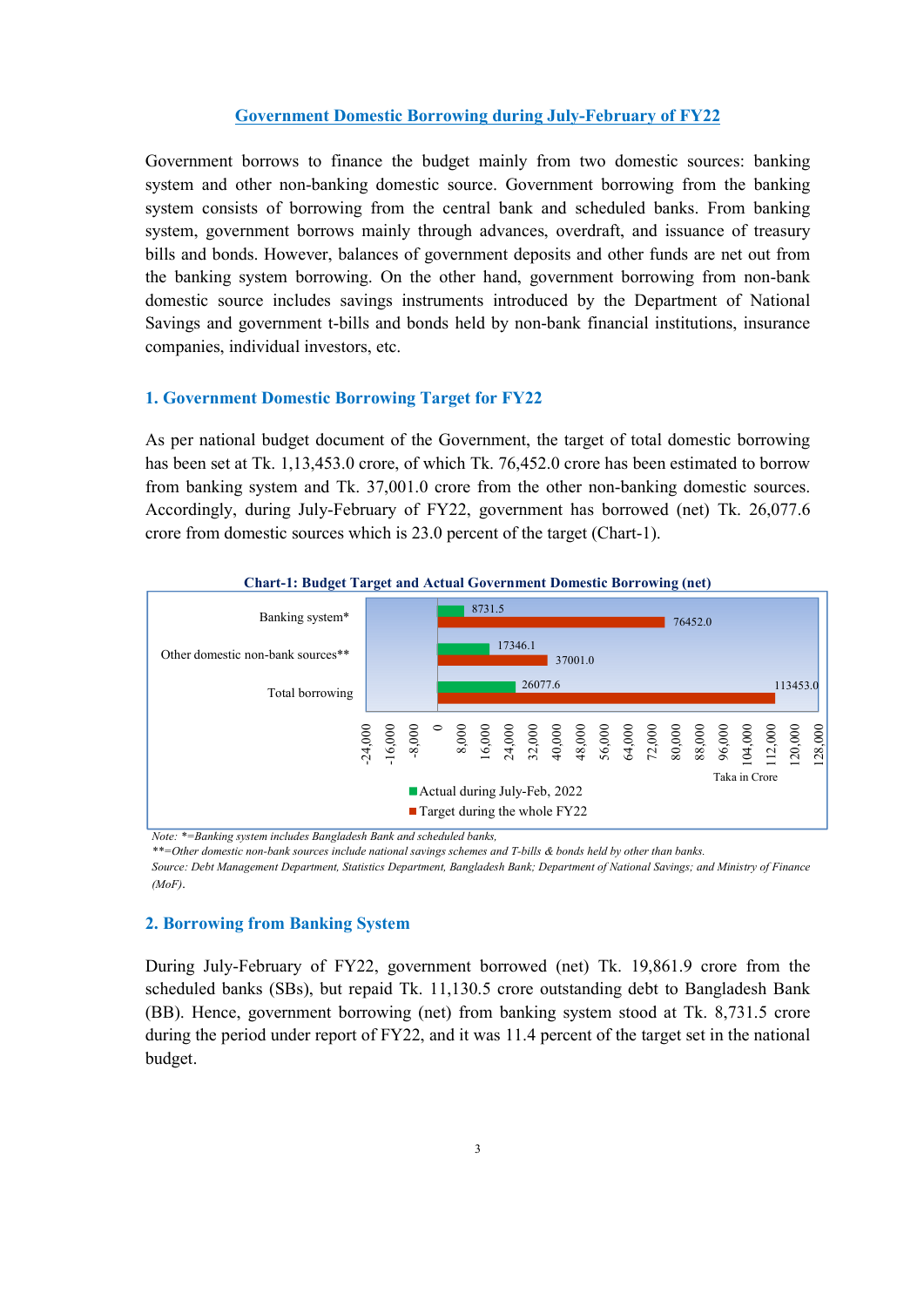#### **3. Borrowing from Other Domestic N Non-banking sources**

During July-February of FY22, government borrowed Tk. 14,689.4 crore through net selling of national savings instruments and also borrowed Tk. 2,656.7 crore from the institutions and individuals other than banks through issuance of t-bills and bonds. Therefore, government total borrowing (net) from the non-banking domestic sources stood at Tk. 17,346.1 crore during the period under report which was 46.9 percent of the target set in the national budget.

# **4. Total Domestic Borrowing**

During July-February of FY22, total net domestic borrowings of the government stood at Tk. 26,077.6 crore which was 5.16 percent higher than that of the same period of the previous fiscal year (Table-1). Source and instrument-wise outstanding and flow of net government domestic borrowings are shown in Table-1 and Chart 2.

| (Taka in Crore)                             |                              |                              |                              |                                     |                       |                                              |  |  |  |
|---------------------------------------------|------------------------------|------------------------------|------------------------------|-------------------------------------|-----------------------|----------------------------------------------|--|--|--|
| <b>Sources</b>                              |                              | <b>July-February</b><br>FY22 |                              | <b>July-February</b><br><b>FY21</b> | % Changes<br>(Feb'22) | % Changes<br>(Feb'21)<br>over<br>June $20$ ) |  |  |  |
|                                             | Outstanding<br>at end Feb'22 | Flow<br>$(July-Feb 2022)$    | Outstanding<br>at end Feb'21 | Flow<br>$(\text{July-Feb } 2021)$   | over<br>June $21$ )   |                                              |  |  |  |
| Banks <sup>*</sup>                          | 206601.6                     | 8731.5                       | 162289.0                     | $-8898.4$                           | 4.4                   | $-5.2$                                       |  |  |  |
| Other domestic<br>**<br>non-banking sources | 402631.4                     | 17346.1                      | 372524.4                     | 31629.8                             | 4.5                   | 9.3                                          |  |  |  |
| <b>Total</b>                                | 609232.9                     | 26077.6                      | 534813.4                     | 22731.4                             | 4.5                   | 4.4                                          |  |  |  |

#### **Table 1: Source-wise Outstanding and Flow of net Government Domestic omestic Borrowings**

*Note: \*=Banks includes Bangladesh Bank and Bangladesh scheduled banks, \*\*=Other Domestic Non-banking sources include net selling ing of savings* instruments and T-bills & bonds held by non-bank financial institutions (NBFIs), insurance companies, individuals etc. *Source: Debt Management Department, Statistics Department, Bangladesh Bank; Department, Bangladesh and Department of National Savings of National Savings.*





*Note: WMA=Ways and Means Advances, OD=Overdraft, and BGIS=Bangladesh Govt. Investment Sukuk (Ijarah Sukuk) Sukuk), NSD=Savings Schemes of the Government, BGIIB= Bangladesh Govt. Islamic Investment Bond.*  Schemes of the Government, BGIIB= Bangladesh Govt. Islamic Investment Bond.<br>Others include government currency liabilities, advances to food & other ministries, advances to auto & semi autonomous bodies etc.

*Source: Debt Management Department, Statistics Department, Bangladesh Bank; and Department of National Savings emi autonomous rtment Savings.*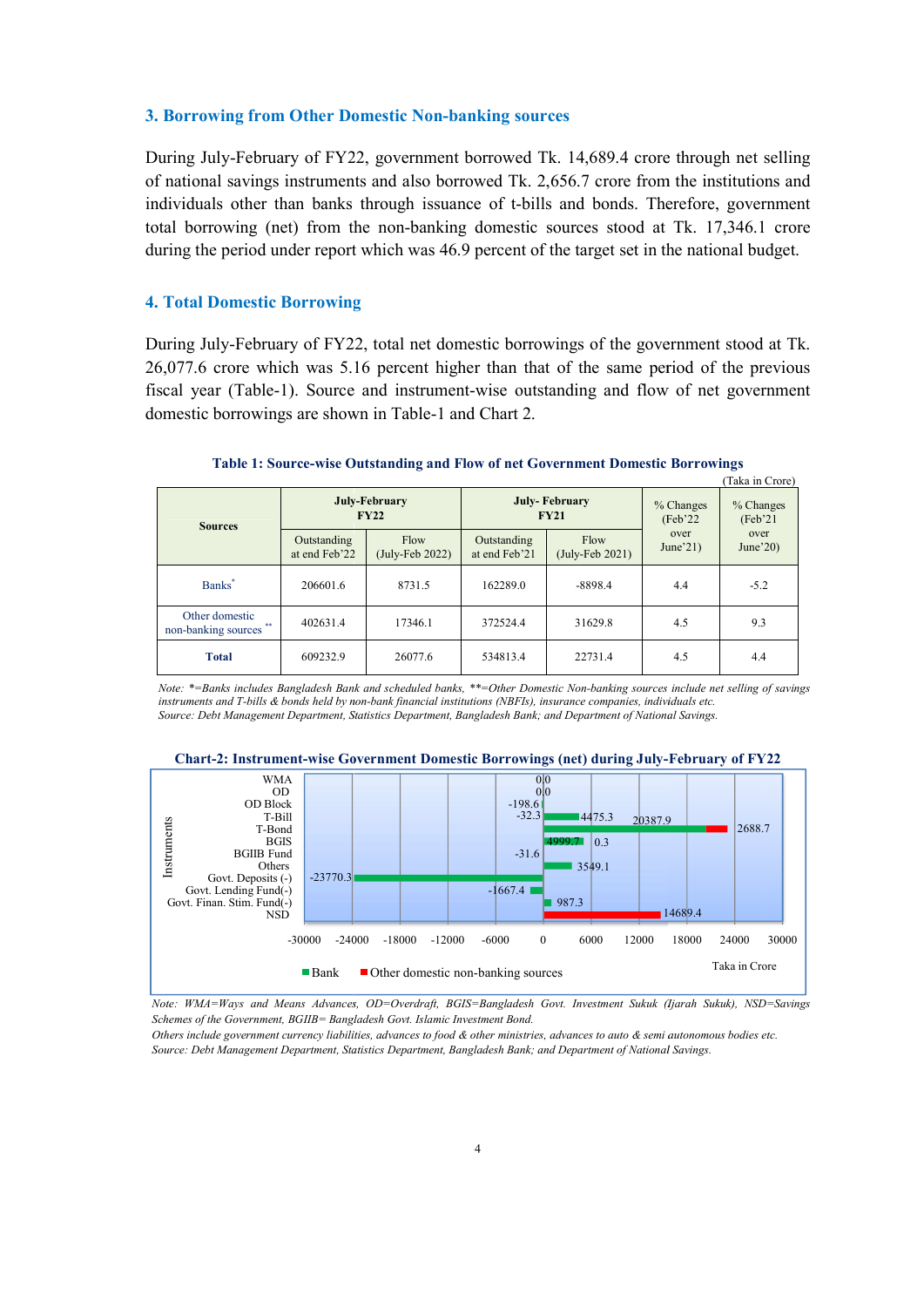### **5. Government Islamic Securities**

# **i) Bangladesh Government Islamic Investment Bond (BGIIB) 2**

Due to interest bearing nature, Islamic banks for a long time were unable to invest their surplus liquidity in the country's existing instruments of the money market. In order for absorbing surplus liquidity from the Islamic banking system, and for creating Islamic Shariahbased monetary policy instrument, government introduced Bangladesh Government Islamic Investment Bond (BGIIB) in 2004 with the minimum tenor of 3 months.

During July-February of FY22, investments to BGIIB fund by Islamic banks**\*** decreased by Tk. 3,981.1 crore while borrowing from that fund increased by Tk. 1,525.0 crore due to the issuance of bonds. Therefore, Islamic banks' balances of BGIIB fund decreased by Tk. 5,506.1 crore during July-February of FY22.

#### **ii) Bangladesh Government Investment** *Sukuk* **(BGIS)**

In order to expand Shariah based financing in development activities, government introduced Bangladesh Government Investment *Sukuk* (BGIS) for the first time on October 8, 2020 by issuing 'Bangladesh Government Investment Sukuk Guidelines, 2020'. In FY21, the Sukuk under Ijarah mode was issued against the project named 'Safe Water Supply to the Whole Country' with five year tenor and two tranches issuance. The first tranche of the *Sukuk* was issued on December 29, 2020 amounting to Tk. 4,000.0 crore and the second tranche was issued on June 10, 2021 amounting to Tk. 4,000.0 crore.

In this continuum, government apprised the offer of *Ijarah Sukuk* on December 21, 2021 against the 05 year tenor project named 'Need Based Infrastructure Development of Government Primary Schools Project (1st Phase)'. As such, a new auction of the *Sukuk* was issued on December 30, 2021 against the said project with an amount of Tk. 5,000.0 crore. Therefore, up to end February, 2022 the outstanding amount of *Sukuk* stood at Tk. 13,000.0 crore.

#### **6. Monthly Trends of Domestic Borrowing (February, 2022)**

In February 2022, government borrowed Tk. 2,522.9 crore from national savings schemes (NSD) and Tk. 306.1 crore from other non-banking sources through issuance of t-bills and bonds. On the other hand, government repaid Tk. 906.6 crore and Tk. 642.8 crore outstanding debt to Bangladesh Bank and scheduled banks respectively in February 2022 (Chart-3).

 <sup>2</sup> *BGIIB is a pool of funds formed by the Islamic banks and individuals where government provides guarantee against this fund.*

<sup>\*</sup> *Including Islamic Windows of Conventional Banks.*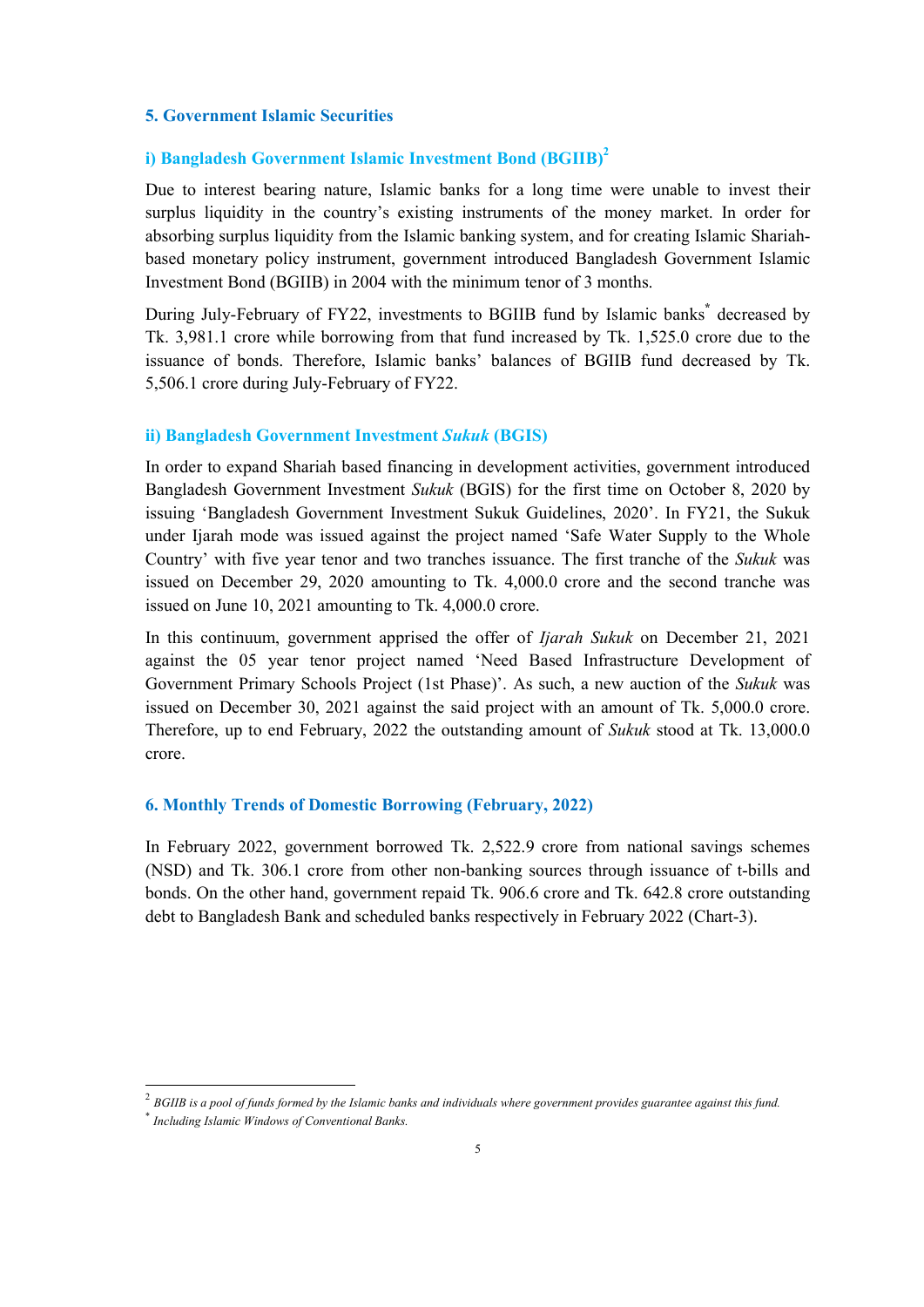

*Note: NSD=Savings Schemes of the Government.*

*Source: Debt Management Department and Statistics Department, Bangladesh Bank; Department of National Savings.*

#### **7. Concluding Remark**

During July-February of FY22, domestic borrowing from the banking system has increased compared to the same period of FY21 but remained much below the target set in the national budget due mainly to the strong cash balances of the government.

On the other hand, net non-bank borrowing stood lower during July-February of FY22 than that of the same period of FY21 due mainly to lower net sales of NSD. Considering the macroeconomic perspective of containing inflation within the targeted level set in FY22 monetary policy, the government needs to attach an extra emphasis on tapping required resources from the non-banking sources.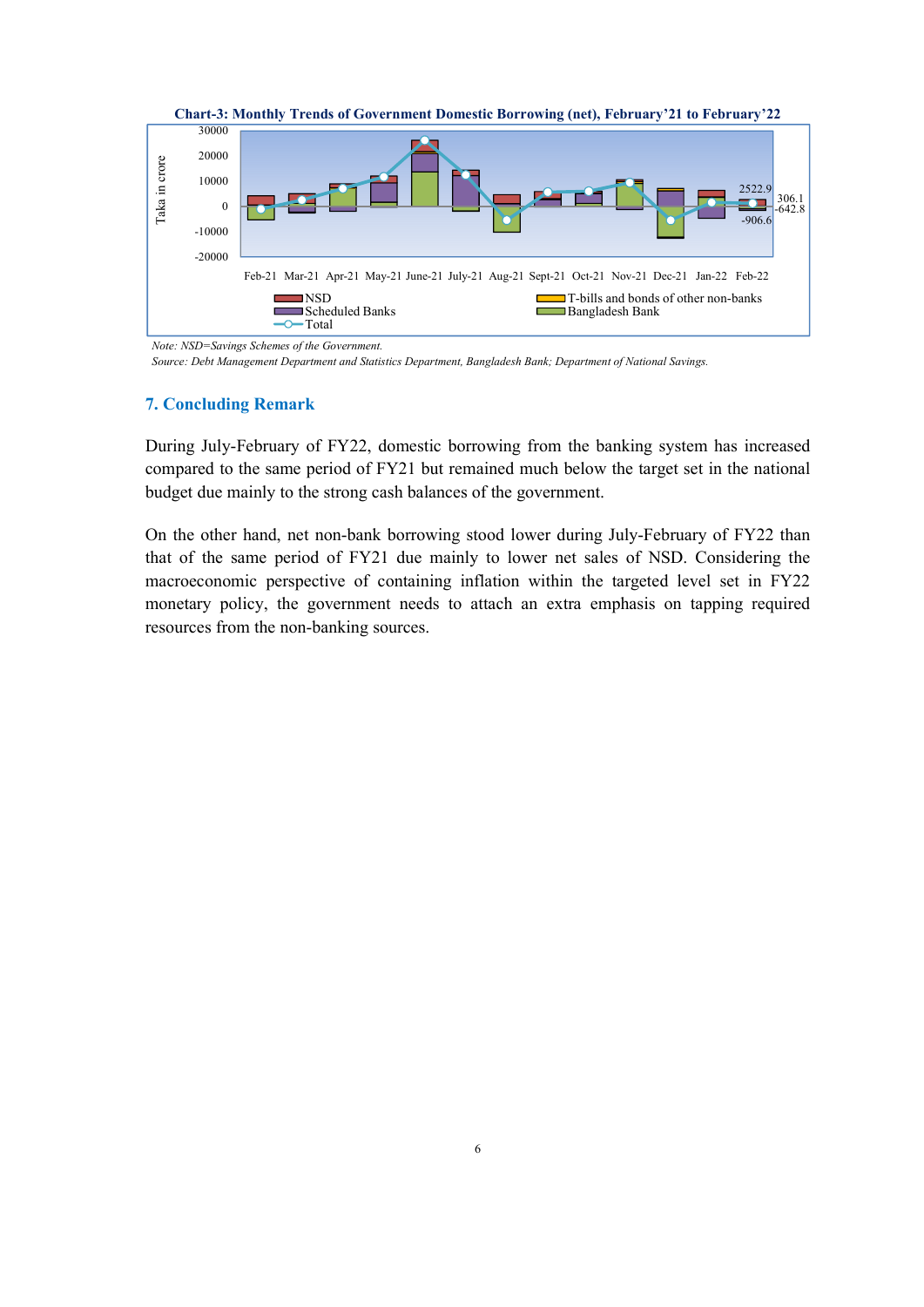#### **Table I : Government Domestic Borrowing from the Banking System during July-February, FY22**

|              |                                                                                                 |                                                                                                                                 |                                                                                                                                                                                                                           |                         |                         | (Taka in crore)         |                      |                        |
|--------------|-------------------------------------------------------------------------------------------------|---------------------------------------------------------------------------------------------------------------------------------|---------------------------------------------------------------------------------------------------------------------------------------------------------------------------------------------------------------------------|-------------------------|-------------------------|-------------------------|----------------------|------------------------|
| SI.          | Particulars<br><b>Issue and Maturity</b>                                                        |                                                                                                                                 | Objectives                                                                                                                                                                                                                | Outstanding as on       | Outstanding as on       | Outstanding as on       | Change $(+)/(-)$     |                        |
| No.          |                                                                                                 | date                                                                                                                            |                                                                                                                                                                                                                           | 30 June 21              | 31 January 22           | 28 February 22          | Feb 22               | July-Feb 22            |
| $\mathbf{1}$ |                                                                                                 |                                                                                                                                 |                                                                                                                                                                                                                           | 5                       | 6                       |                         | $8=(7-6)$            | $9=(7-5)$              |
|              | A. Bangladesh Bank                                                                              |                                                                                                                                 |                                                                                                                                                                                                                           |                         |                         |                         |                      |                        |
| 1.           | Ways and Means Advances                                                                         |                                                                                                                                 | To increase Government cash balance                                                                                                                                                                                       | 0.0                     | 0.0                     | 0.0                     | 0.0                  | 0.0                    |
|              | 2. Overdraft                                                                                    |                                                                                                                                 |                                                                                                                                                                                                                           | 0.0                     | 0.0                     | 0.0                     | 0.0                  | 0.00                   |
|              | 3. Overdraft Block                                                                              |                                                                                                                                 |                                                                                                                                                                                                                           | 198.6                   | 0.0                     | 0.0                     | 0.0                  | $-198.6$               |
|              | 4. Devolvement                                                                                  |                                                                                                                                 |                                                                                                                                                                                                                           | 25091.3                 | 22982.8                 | 22982.8                 | 0.0                  | $-2108.6$              |
|              | a) Treasury Bills<br>b) Treasury Bonds                                                          |                                                                                                                                 |                                                                                                                                                                                                                           | 1440.0<br>23651.3       | 0.0<br>22982.8          | 0.0<br>22982.8          | 0.0<br>0.0           | $-1440.0$<br>$-668.5$  |
| 5.           | Government Currency Liabilities                                                                 |                                                                                                                                 |                                                                                                                                                                                                                           | 2025.9                  | 2026.3                  | 2025.9                  | $-0.4$               | 0.0                    |
| 6.           | Advances to Govt. against RFI from IMF                                                          |                                                                                                                                 |                                                                                                                                                                                                                           | 4126.8                  | 4126.8                  | 4126.8                  | 0.0                  | 0.0                    |
| 7.           | Advances to Autonomous and Semi-autonomous Bodies                                               |                                                                                                                                 |                                                                                                                                                                                                                           | 0.0                     | 0.0                     | 0.0                     | 0.0                  | 0.0                    |
| 8.           | Accured Interest                                                                                |                                                                                                                                 |                                                                                                                                                                                                                           | 273.0                   | 344.1                   | 459.3                   | 115.2                | 186.3                  |
| 9.           | Government Deposits <sup>@/</sup> (-)                                                           |                                                                                                                                 |                                                                                                                                                                                                                           | $-2773.7$               | $-13596.7$              | $-15550.0$              | $-1953.3$            | $-12776.3$             |
|              | 10. Balances of GIIB Fund in BB (-)<br>11. Govt. Lending Fund(-)                                |                                                                                                                                 |                                                                                                                                                                                                                           | $-15805.8$<br>$-5210.4$ | $-11191.8$<br>$-6989.6$ | $-10331.3$<br>$-6918.2$ | 860.5<br>71.4        | 5474.5<br>$-1707.8$    |
|              | A. $\text{Total}: (1 +  + 11)$                                                                  |                                                                                                                                 |                                                                                                                                                                                                                           | 7925.7                  | $-2298.1$               | $-3204.7$               | $-906.6$             | $-11130.5$             |
|              | <b>B.</b> Scheduled Banks (SBs)                                                                 |                                                                                                                                 |                                                                                                                                                                                                                           |                         |                         |                         |                      |                        |
|              | <b>Government Treasury Bills</b>                                                                |                                                                                                                                 |                                                                                                                                                                                                                           | 49370.3                 | 58667.2                 | 55285.7                 | $-3381.5$            | 5915.4                 |
|              | i) Treasury Bills (Less than 1 year)                                                            |                                                                                                                                 | To increase Government cash balance                                                                                                                                                                                       | 49370.3                 | 58667.2                 | 55285.7                 | $-3381.5$            | 5915.4                 |
|              | <b>Bangladesh Govt. Treasury Bonds (BGTB)</b>                                                   |                                                                                                                                 |                                                                                                                                                                                                                           | 203734.3                | 223947.5                | 225690.7                | 1743.3               | 21956.4                |
|              | i) 2-years Bangladesh Govt. Treasury Bonds                                                      |                                                                                                                                 |                                                                                                                                                                                                                           | 38939.0                 | 38404.3                 | 39404.3                 | 1000.0               | 465.3                  |
|              | ii) 3-years(FRTB) Bangladesh Govt.Treasury Bonds                                                |                                                                                                                                 |                                                                                                                                                                                                                           | 112.2                   | 112.2                   | 112.2                   | 0.0                  | 0.0                    |
|              | iii) 5-years Bangladesh Govt. Treasury Bonds                                                    |                                                                                                                                 | To increase long-term investment of<br>different Banks, NBFIs and                                                                                                                                                         | 43826.2                 | 50474.1                 | 50830.1                 | 356.0                | 7003.8                 |
|              | iv) 10-years Bangladesh Govt. Treasury Bonds                                                    |                                                                                                                                 | employees GF of different companies                                                                                                                                                                                       | 61235.2                 | 68507.9                 | 68513.8                 | 5.8                  | 7278.6                 |
|              | v) 15-years Bangladesh Govt. Treasury Bonds                                                     |                                                                                                                                 |                                                                                                                                                                                                                           | 30415.9                 | 34196.7                 | 34379.0                 | 182.4                | 3963.1                 |
|              | vi) 20-years Bangladesh Govt. Treasury Bonds                                                    |                                                                                                                                 |                                                                                                                                                                                                                           | 29205.8                 | 32252.4                 | 32451.4                 | 199.1                | 3245.6                 |
|              | <b>Others Treasury Bonds</b><br>a) 1 Year and above but less than 5 years (Specialized Bonds)   |                                                                                                                                 |                                                                                                                                                                                                                           | 7064.3<br>0.0           | 6164.3<br>0.0           | 6164.3<br>0.0           | 0.0<br>0.0           | $-900.0$               |
|              |                                                                                                 | Issued 25 June-2018 and                                                                                                         |                                                                                                                                                                                                                           |                         |                         |                         |                      | 0.0                    |
|              | 3-Years interest free Frozen Food Treasury Bond<br>$i)$ 2021                                    | maturity date 25 June-                                                                                                          | To repay the loan of Frozen Food                                                                                                                                                                                          | 0.0                     | 0.0                     | 0.0                     | $0.0\,$              | 0.0                    |
|              |                                                                                                 | 2021                                                                                                                            | Industries                                                                                                                                                                                                                |                         |                         |                         |                      |                        |
|              | b) 5 Years and above (Specialized Bonds)                                                        |                                                                                                                                 |                                                                                                                                                                                                                           | 7064.3                  | 6164.3                  | 6164.3                  | 0.0                  | $-900.0$               |
|              | 12-years to 15-years (BPC) Treasury Bond bearing<br>$^{(1)}$ 5.0 percent interest <sup>2/</sup> | Issued 25 Sep-2007 and<br>Maturity date from 25 Sep<br>2015 to 25 Sep-2022                                                      | To repay the loan of Bangladesh<br>Petroleum Corporation                                                                                                                                                                  | 1822.5                  | 922.5                   | 922.5                   | 0.0                  | $-900.0$               |
|              | 11-years to 13-years BJMC Treasury Bond bearing<br>ii) $5.0$ percent interest                   | Issued 23 Oct-2011 and<br>maturity date 23 October<br>2020, 22 & 2024                                                           | To repay the loan of BJMC                                                                                                                                                                                                 | 1314.1                  | 1314.1                  | 1314.1                  | 0.0                  | 0.0                    |
|              | iii) 8-years SPTB-2021 bearing 7.0 percent interest                                             | Issued 29 June-2013 and<br>maturity date 29 June-<br>2021                                                                       |                                                                                                                                                                                                                           | 0.0                     | 0.0                     | 0.0                     | 0.0                  | 0.0                    |
|              | iv) 10-years SPTB-2023 bearing 7.0 percent interest                                             | Issued 29 June-2013 and<br>maturity date 29 June-<br>2023                                                                       | To increase Government cash balance                                                                                                                                                                                       | 1935.1                  | 1935.1                  | 1935.1                  | 0.0                  | 0.0                    |
|              | v) 07-years Hanif Flyover SPTB-2026 bearing 5.0<br>percent interest                             | Issued 30 Sep-2019 and<br>maturity date 30 Sep-2026                                                                             | To repay the loan of Hanif Flyover                                                                                                                                                                                        | 1438.5                  | 1438.5                  | 1438.5                  | 0.0                  | 0.0                    |
|              | vi) 07-years interest free Hanif Flyover SPTB-2026                                              | Issued 30 Sep-2019 and<br>maturity date 30 Sep-2026                                                                             |                                                                                                                                                                                                                           | 554.0                   | 554.0                   | 554.0                   | 0.0                  | 0.0                    |
|              | 4. Bangladesh Govt. Investment Sukuk (BGIS) <sup>#</sup>                                        |                                                                                                                                 |                                                                                                                                                                                                                           | 7800.0                  | 12799.7                 | 12799.7                 | 0.0                  | 4999.7                 |
|              | 05 Years Bangladesh Govt. Investment Sukuk<br>$(Ijarah Sukuk)^{1/2}$                            | Issued 29 Dec-2020, 06<br>June-2021 and maturity<br>date 29 Dec-2025<br>Issued 30 Dec-2021 and<br>maturity date 30 Dec-<br>2026 | To raise fund for the project 'Safe<br>Water Supply to the Whole Country'<br>To purchase definite assets of 'Need<br>Based Infrastructure Development of<br>Government Primary Schools<br>Project(1 <sup>st</sup> Phase)' | 7800.0                  | 12799.7                 | 12799.7                 | 0.0                  | 4999.7                 |
|              | 5. Sub-Total: $(1+2+3+4)$                                                                       |                                                                                                                                 |                                                                                                                                                                                                                           | 267969.0                | 301578.7                | 299940.5                | $-1638.2$            | 31971.5                |
| 6.           | Prize Bond                                                                                      |                                                                                                                                 |                                                                                                                                                                                                                           | 28.4                    | 14.9                    | 31.7                    | 16.8                 | 3.3                    |
| 7.<br>8.     | Other Securities of Govt.<br>Advances to Food Ministry                                          |                                                                                                                                 |                                                                                                                                                                                                                           | 5.2<br>1002.0           | 5.3<br>1123.3           | 5.6<br>1060.3           | 0.3<br>$-63.0$       | 0.4<br>58.3            |
| 9.           | Advances to Other Ministries                                                                    |                                                                                                                                 |                                                                                                                                                                                                                           | 1499.5                  | 1360.5                  | 1353.1                  | $-7.4$               | $-146.4$               |
| 10.          | Advances to Auto./Semi-Autonomous Bodies                                                        |                                                                                                                                 |                                                                                                                                                                                                                           | 3279.1                  | 6526.7                  | 6541.5                  | 14.8                 | 3262.4                 |
| 11.          | <b>Accrued Interest</b>                                                                         |                                                                                                                                 |                                                                                                                                                                                                                           | 3123.9                  | 2866.4                  | 3308.7                  | 442.3                | 184.8                  |
| 12.          | Deposits of Ministries and Departments (-)                                                      |                                                                                                                                 |                                                                                                                                                                                                                           | $-34984.3$              | $-36587.8$              | $-34895.4$              | 1692.4               | 88.9                   |
| 13.          | Deposits of Auto./Semi-Autonomous Bodies (-)                                                    |                                                                                                                                 |                                                                                                                                                                                                                           | $-61192.3$              | $-71442.9$              | $-72275.2$              | $-832.3$             | $-11082.9$             |
| 14.          | SBs's Balances of GIIB Fund (i+ii)                                                              |                                                                                                                                 |                                                                                                                                                                                                                           | 15487.2<br>16753.0      | 10845.2<br>13761.0      | 9981.1<br>12771.9       | $-864.1$<br>$-989.1$ | $-5506.1$<br>$-3981.1$ |
|              | i) Investment to GIIB Fund<br>ii) Borrowing from GIIB Fund (-)                                  |                                                                                                                                 |                                                                                                                                                                                                                           | $-1265.8$               | $-2915.8$               | $-2790.8$               | 125.0                | $-1525.0$              |
| 15.          | Borrowing from Govt. on Lending(-)                                                              |                                                                                                                                 |                                                                                                                                                                                                                           | $-1863.9$               | $-1805.1$               | $-1823.5$               | $-18.4$              | 40.4                   |
| 16.          | Borrowing from Govt. Financial Stimulus Fund(-)                                                 |                                                                                                                                 |                                                                                                                                                                                                                           | $-4409.4$               | $-4036.1$               | $-3422.1$               | 614.0                | 987.3                  |
|              | <b>B.</b> Total : $(5 +  + 16)$                                                                 |                                                                                                                                 |                                                                                                                                                                                                                           | 189944.4                | 210449.1                | 209806.3                | $-642.8$             | 19861.9                |
|              | Grand Total : $(A+B)^T$                                                                         |                                                                                                                                 |                                                                                                                                                                                                                           | 197870.1                | 208151.0                | 206601.6                | $-1549.4$            | 8731.5                 |

In FY22, *Ijarah Sukuk* was issued against 'Need Based Infrastructure Development of Government Primary Schools Project(1st Phase)', whereas the Issuance was done on 30 December 2021.<br><sup>1/</sup> In FY21, BGIS for Tk. 3999.97 cro

\* Including GIIB Fund, Govt. Lending Fund and Govt. Financial Stimulus Fund.

Notes:<br><sup>@/</sup> Including other deposits.<br># BGIS was intoduced for <sup>#</sup> BGIS was intoduced for the first time on October 08, 2020. In FY21, *Ijarah Sukuk* was issued against the project 'Safe Water Supply to the Whole Country', whereas 1st & 2nd Tranche Issuance were held on 29 December 20